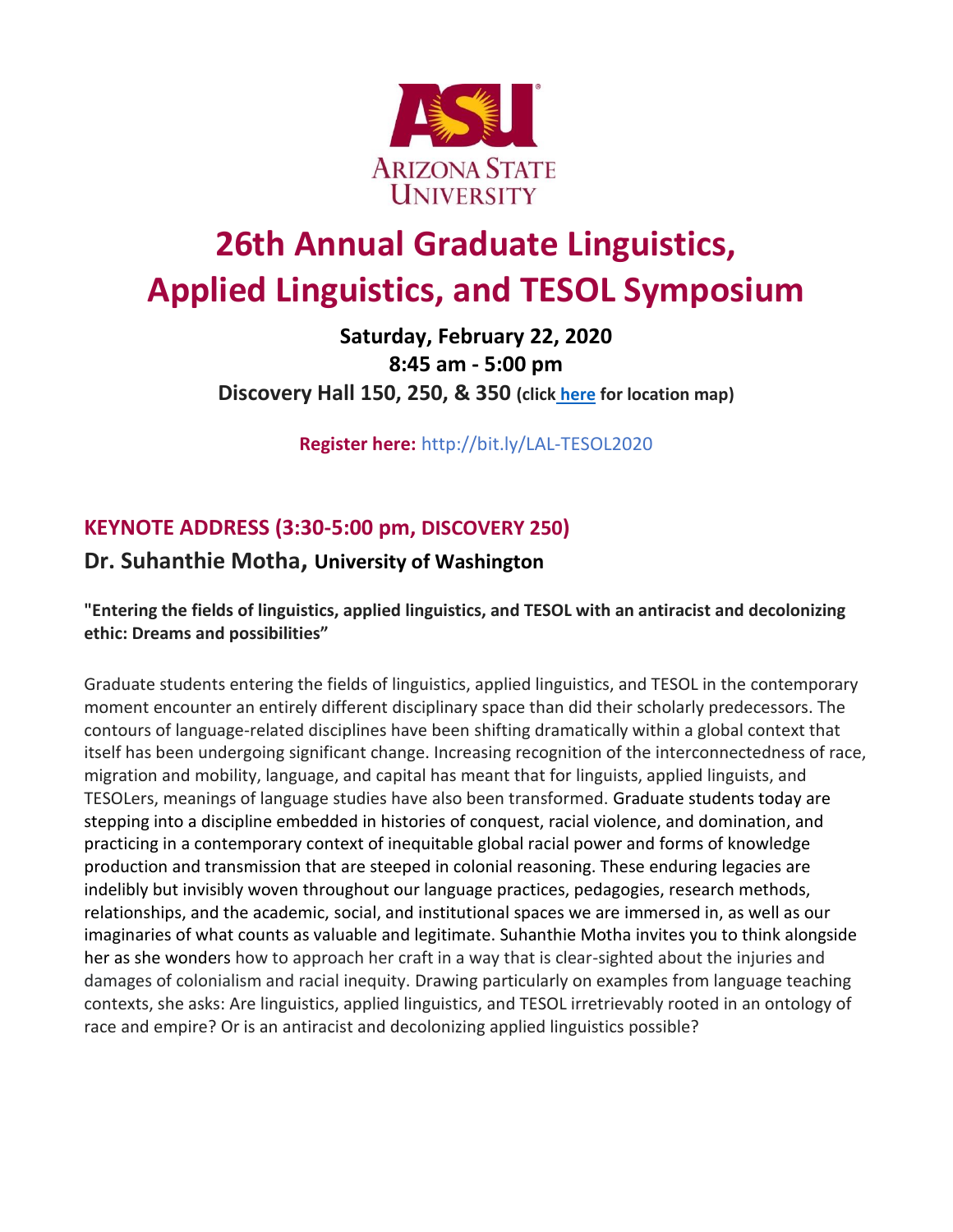#### **SCHEDULE**

| <b>TIME</b>  | <b>DISCOVERY 150</b>                                                                                                 | <b>DISCOVERY 250</b>                                                                                                                     | <b>DISCOVERY 350</b>                                                                                                     |
|--------------|----------------------------------------------------------------------------------------------------------------------|------------------------------------------------------------------------------------------------------------------------------------------|--------------------------------------------------------------------------------------------------------------------------|
| 8:45-9:00    | <b>REGISTRATION &amp; OPENING REMARKS</b><br>@DISCOVERY 150                                                          |                                                                                                                                          |                                                                                                                          |
| 9:10-9:40    | Negation in rural Palestinian<br>Arabic                                                                              | The Southern accent as a<br>marker of authenticity in ads for<br>competitive statewide elections<br>in the South: A phonetic<br>analysis | Oral corrective feedback and<br>learner uptake in L2<br>classrooms: Non-formulaic vs.<br>formulaic errors                |
| $9:45-10:15$ | Determinacy and the<br>unergative restriction on<br>cognate object constructions                                     | A diachronic proposal of Xi'an<br>Mandarin using synchronic<br>data: An analysis of Xi'an's<br>labial affricates and fricatives          | Piloting a questionnaire on L2<br>motivation in a first semester<br>Chinese course                                       |
| 10:20-10:50  | Revisiting Bošković<br>generalizations on DP/NP in<br>Hindi                                                          | The use of collocations across<br>proficiency levels: a literature<br>review                                                             | Investigating Taiwanese junior<br>high school freshmen textbooks<br>based on World Englishes<br>perspectives             |
| 10:55-11:25  | Intransitive verbs' association<br>with auxiliary selection in<br>Italian and its pedagogical<br>implication         | Comparison of 5th grade<br>narrative & expository writing:<br>Vocabulary of L1-English & L1-<br>Spanish students                         | Lexical bundles in ESL/EFL<br>reading textbooks and<br>university textbooks                                              |
| 11:30-1:00   | <b>LUNCH BREAK</b>                                                                                                   |                                                                                                                                          |                                                                                                                          |
| <b>TIME</b>  | <b>DISCOVERY 150</b>                                                                                                 | <b>DISCOVERY 250</b>                                                                                                                     | <b>DISCOVERY 350</b>                                                                                                     |
| 1:00-1:30    | An emerging reflexive cycle in<br>Jamul Tiipay (Yuman)                                                               | A critical discourse analysis of<br>Venezuela's Bolivarian EFL<br>textbook collection                                                    | <b>Teaching American English</b><br>sounds to visually impaired<br>learners using assistive<br>technology                |
| 1:35-2:05    | Lexico-grammatical patterning<br>of make in student writing by<br>German and Spanish-speaking<br>learners of English | Analysis of speech style shifting<br>of judges on TV show "Arabs<br>Got Talent"                                                          | An OT analysis of aspirated<br>stops in Scottish Gaelic                                                                  |
| $2:10-2:40$  | Agreement and expression of<br><b>Arguments in Maybrat</b>                                                           | Emotion on the move: An<br>ecological framework for<br>integrating emotions and<br>subjectivity                                          | Language-specific grit: Exploring<br>psychometric properties,<br>predictive validity, and<br>differences across contexts |
| $2:45-3:15$  | Markov Chain Monte Carlo<br>phylogenetic inference<br>construction in computational<br>historical linguistics        | Prison talk: The revitalization of<br>Nahuatl among Southwestern<br>U.S. inmates                                                         |                                                                                                                          |